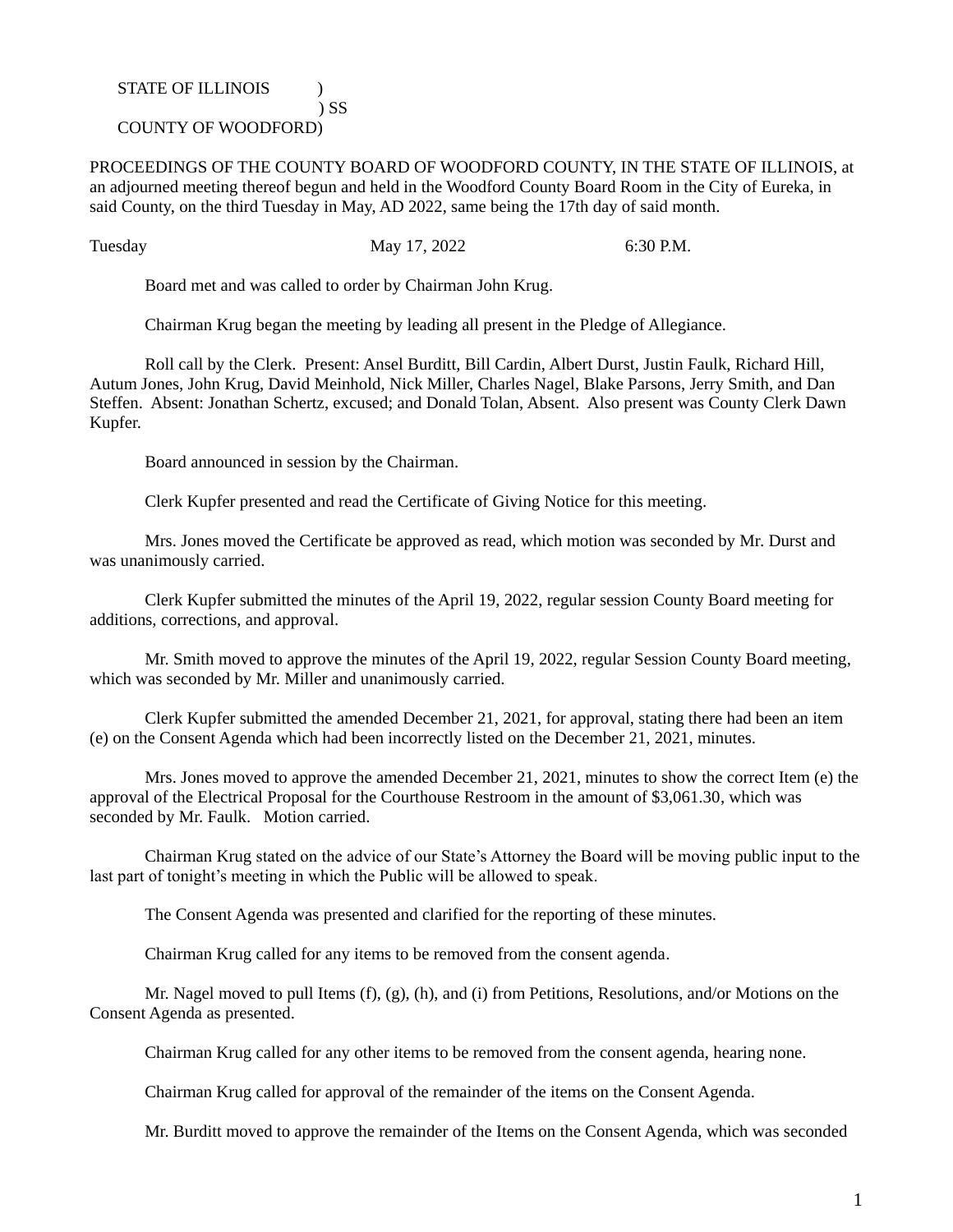by Mr. Steffen. Motion carried with an abstention from Mr. Parsons.

## Appointments:

- a. Approval of the reappointment of Christopher Lee to the Germantown Hills Fire Protection District 3-year term expiring April 30, 2025.
- b. Approval of the appointment of Blake Otto as an alternate to the Zoning Board of Appeals for a 5 year term expiring August 1, 2024.
- c. Approval of the appointment of Karen Krug to the Zoning Board of Appeals to fulfil the unexpired term of Dean Backer for a 5-year term expiring August 1, 2025.
- d. Approval of the appointment of Gary McCully to the Linn Mt. Vernon Cemetery Association for a 6-year term expiring April 30, 2028.
- e. Approval of the appointment of Robin Strauch to the Linn Mt Vernon Cemetery Association for a 4-year term expiring April 30, 2026.
- f. Approval of the appointment of John Krug to the Tazewell Youth Services to complete the unexpired 2-year term of Jonathan Schertz expiring the 1<sup>st</sup> Monday of December 2022.

Petitions, Resolutions and/or Motions:

- a. Approval of the amended Contract for services for Animal Control Administrator Tim Abney for the addition handling of veterinarian bills.
- b. Approval of the CivicPlus Contract for the AudioEye upgrade for ADA compatibility.
- c. Approval of the RLF change order for the Spring Bay ramp.
- d. Approval of Knapp Concrete Invoice for \$107,900.15.
- e. Approval of Ordinance 2021/2022-010 granting a Special use for Pasture Church to operate a Church, located in the Agricultural (AG) District on a 23.54-acre parcel, described as Lot 2 NE ¼ Kauffman's Subdivision T25N R1E of the 3<sup>rd</sup> P.M. Woodford County, Illinois, and more commonly described as vacant ground immediately west of 2579 County Road 300 N., Hudson, Illinois.
- j. Approval of Resolution 2021/2022-048 to accept bids for culverts, Section 22-00000-04-GM.
- k. Approval of Resolution 2021/2022-049 to award Olio Township construction contract to J.C. Dillon, Inc. for TR 201A Culvert Liner over drainage ditch, Section 21-1150-00-DR.
- l. Approval of Resolution 2021/2022-050 to award a construction contract to Knapp Concrete Contractors, Inc. for CH 13 Box Culvert Extension over Snag Creek, Section 21-00177-00-DR.
- m. Approval of Resolution 2021/2022-051 to award a construction contract to R. A. Cullinan & Son, a division of UCM, Inc. for CH 12 crown correction, Section 21-00178-00-SC.
- n. Approval of Resolution 2021/2022-052 approving the Woodford County Highway Department Qualifications Based Selection Policy.
- o. Approval of Resolution 2021/2022-054 approving the SEICO Security Card System purchase.

Mr. Nagel moved on Item (i) the approval of Resolution 2021/2022-047 setting the Sheriff's Salary, which was seconded by Mr. Burditt. Chairman Krug explained the State Legislation had passed which changed the budgeting procedure for the Sheriff's salary. He went on to say the Sheriff's salary will be 80 percent of the State's Attorney salary. Motion carried.

Mr. Nagel moved to approve Item (f) the approval of Resolution 2021/2022-044 setting the Treasurer's salary for four years as submitted, which was seconded by Mrs. Jones. Mr. Nagel moved to amend the Resolution 2021/2022-044 from the original amount of \$99,334 1<sup>st</sup> year, \$104,301.00 2<sup>nd</sup>, \$109,516.00 3<sup>rd</sup>, and \$114,992.00 amending the amounts to \$79,280.25; \$83,244.26; \$87,406.47; and \$91,776.79.

Chairman Krug stated to the Members the setting of this salary would need to be set this month.

Mr. Meinhold said he had comments in two general categories, the first category is process and the second relates to the salaries. He went on to say focusing on the process part saying he did not place the blame on anyone, but this is the first time for most of us to see these numbers. Mr. Meinhold said when the Board received their packets we had a higher number on the Resolutions, he felt a person could question the legality of amending these Resolutions to the numbers we as a Board are seeing tonight. He went on to say let us assume everything is alright with doing so. Mr. Meinhold is concerned as why this is coming in front of the Board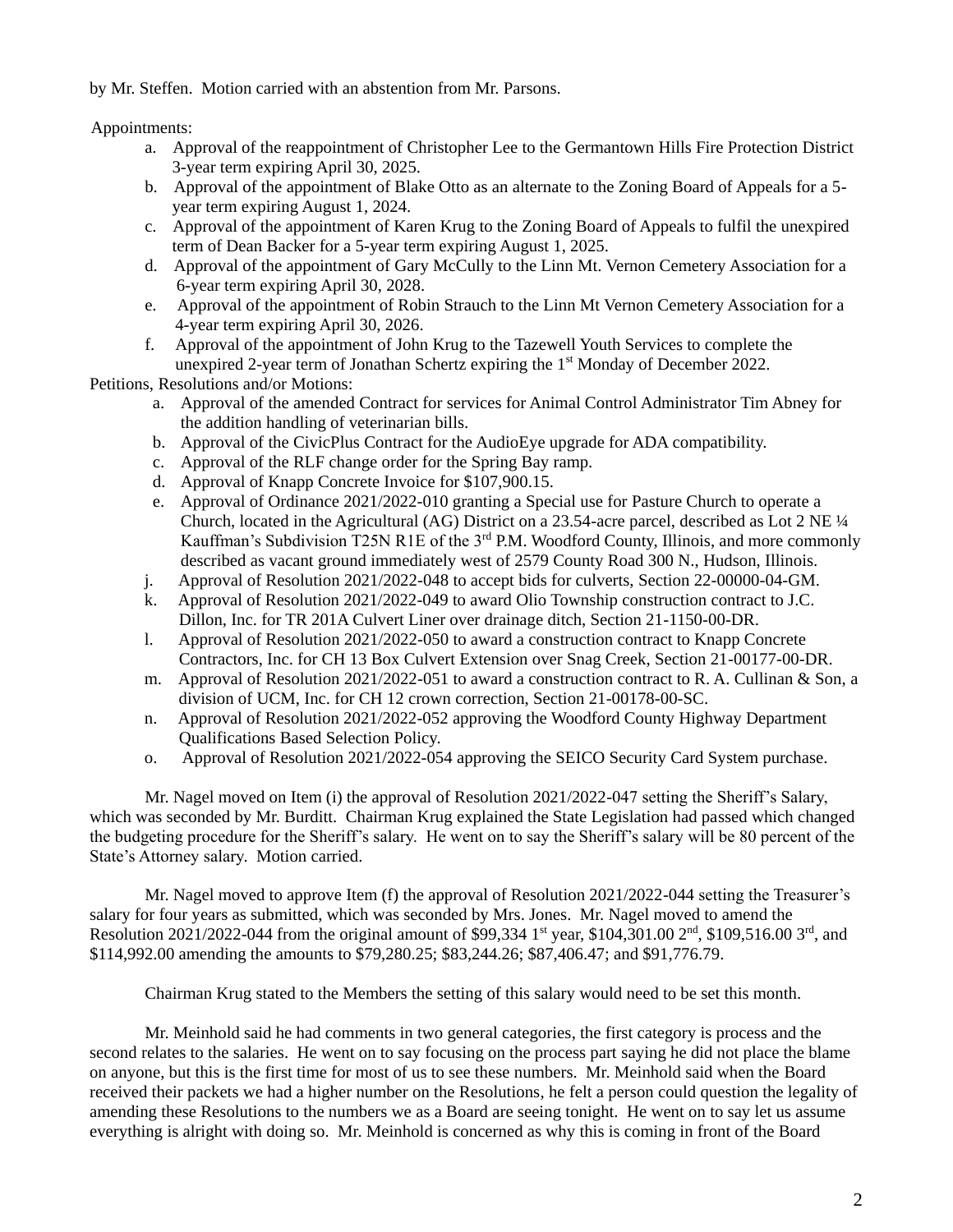without anyone providing any information on these salaries until the night of the Board meeting. Mr. Meinhold said this does not seem to be in the spirit of trying to get the entire Board engaged. He said additionally we are getting no information on how it was set, or what the rational was. Mr. Meinhold felt the Board should have some idea of what these salaries should be for these three positions as early as January so the Board can establish a salary for the positions which may encourage people to file to run for those positions.

Mrs. Jones noted to the Board this year is a little bit different in the timing of the filing changed due to the date of the Primary Election, going on to say you normally file in September. She went on to say she disagrees with Mr. Meinhold stating she felt these positions should be public servant positions, so a salary set should not convince someone to run or not.

Mr. Meinhold stated he has managed many people, and he has proof of posting a salary can determine if a person applies or not for the position. He went on to ask questions about the positions, saying two of those positions need to be decided on tonight, however he was not sure of the Circuit Clerk.

Chairman Krug said his opinion was the Circuit Clerk would not receive any raise unless the Board has it in a Resolution for this year. He went on to say the Circuit Clerk could have her salary amended each year, but if the Board was going to give her any extra salary next year the Board would need to decide tonight.

Mr. Nagel moved to wave the rules to allow each Member to speak more than two comments, which was seconded by Mr. Parsons. Motion carried.

Chairman Krug stated to Mr. Hill if the discussion gets to be where the Chairman needs to be more involved, he may call on Mr. Hill to act as Chairman.

Mr. Faulk inquired as to how the dollar amounts came to be.

Chairman Krug said he thought a logical spot to put these salaries was somewhere between the first Assistant State's Attorney and the Sheriff's Captain on the salary chart which was in County Offices packet. He went on to currently say the State's Attorney is first on the list by statute, then the Public Defender by statute, the Sheriff now by statute, and then the Highway Engineer. Chairman Krug said the Board does not set anything for the Health Department or the 911 Coordinator, but they need to be somewhere in the range of the first Assistant State's Attorney and the Sheriff's Captain.

Mr. Burditt said he agreed with Mr. Meinhold, and he does question the process. He went on to ask are we setting a salary for the position or for the people in the position, as a Board are we saying what the position of the Treasurer should make?

Mr. Nagel said we are establishing a salary for the position because as of now we do not know who will be taking the position, not the person but the position.

Mr. Meinhold said he wanted to talk about the setting of the salaries. He went on to say the Board should look at comps for these positions based off both their experience, and their educational background. Mr. Meinhold said we are trying to find the right salary for these positions, and he felt longevity played a little bit less of a factor. He went on to say the reason being is if someone else were to run for one of those positions and they have zero experience they can still have the position, so the longevity argument would not be valid. Mr. Meinhold said he looked at Livingston, Marshall and Tazewell and those averages are certainly above what our County, and he felt our people are doing a wonderful job. He went on to say there is aspects of inflation, and possible past salary actions which may not have been as fair as they should have been. Mr. Meinhold stated with all said it comes out to be about 12.5 percent, which would make it more heeled. He said he also looked at a fourth County, Stark County which is pretty similar Woodford County and with that County the Board would need about 8 percent to be comparable. Much discussion followed.

Mr. Nagel said he has grown tired of the conversation of comps, as those have been issues in the past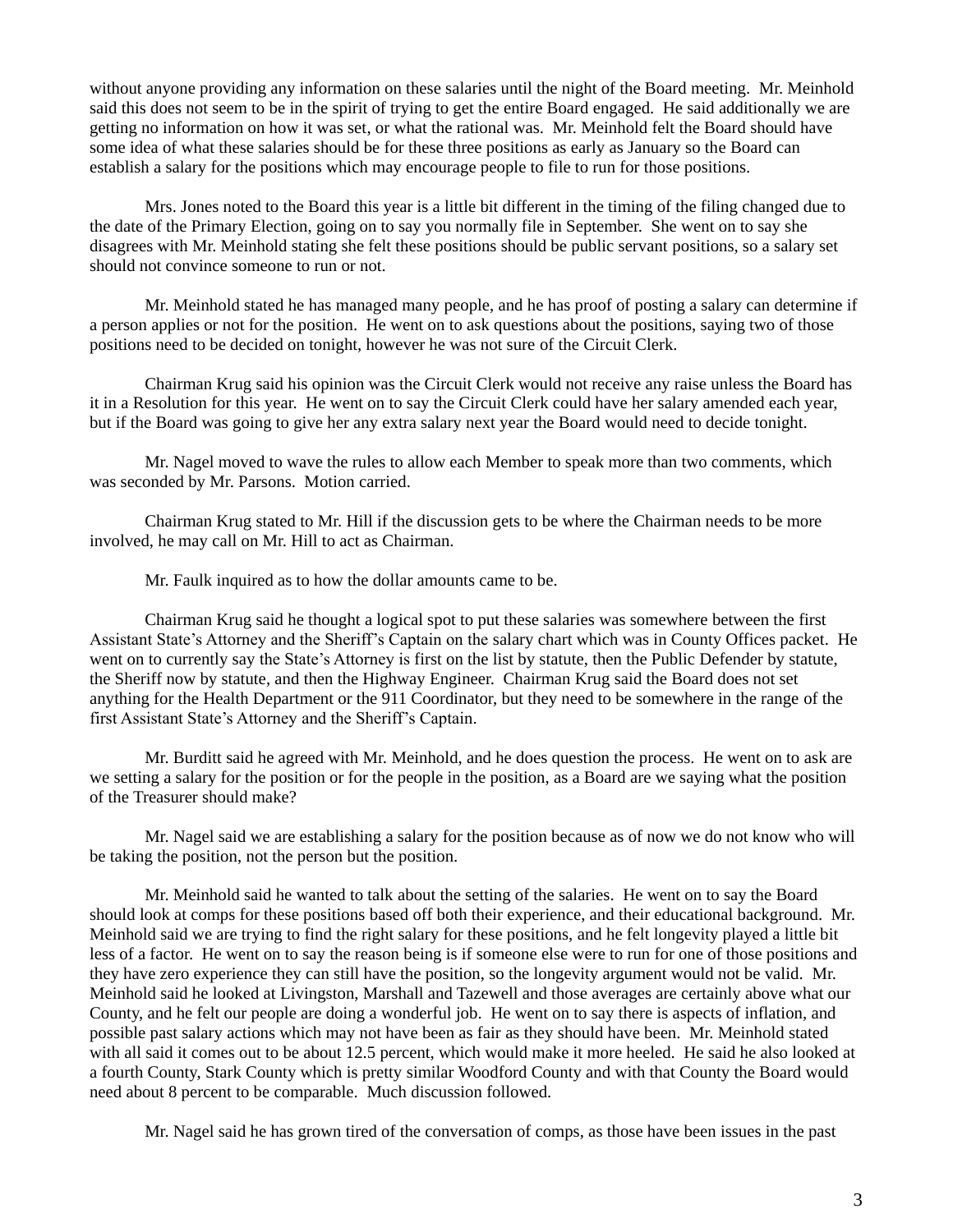when negotiating contracts. Mr. Nagel went on to say he respected his fellow Board Members, but there are a lot of things which can be volatile to determining these salaries, saying we can find smaller counties which pay more, and larger counties which pay less, and it is not a legitimate marker for him.

Mr. Faulk said he did not feel like the issue was whether the people were worth the money, the issue is there was a decision made based on what a few people on a committee decided they felt wages needed to be. He went on to say there was no presentation of evidence of why the Board should support this other than the fact we think the positions should be somewhere between the Assistant State's Attorney and the Sheriff's Captain. Mr. Faulk said whether the Board likes comps or not, they are a crucial part of decision-making. He felt this was not very transparent and he did not like how it was done.

Mr. Meinhold said he did not take the job of being a Board Member to play any games, I try to be truthful. He said if you start looking at an 18 percent increase, which is large it will represent a problem going forward when the Board sets other salaries. Mr. Meinhold said if he went and discussed this kind of raise with his constituents, they would all say 18 percent was too high. Discussion followed.

Chairman Krug said unfortunately we are shooting for a target 4 years down the road we are trying to decide where to set it for their entire term, and it is a very difficult.

Mr. Parsons stated Mr. Meinhold and Mr. Faulk had brought up some very valid points but wanted to know if these Resolutions need to be passed this month. He went on to say what would be the consequence of not approving those this month?

Chairman Krug said the salaries for the elected positions need to be set 180 prior to them taking office. He went on to say if the Members were not comfortable with doing this tonight, they could have a Special meeting later this month, but let Members know the June meeting would be too late.

Mr. Burditt added Clinton County, which is comparable to Woodford County regarding land size and population. He went on to say they come in around 10 percent, and he felt this would be a fair number to add to the pot as well. Mr. Burditt inquired on whether the Board could talk about how many Members would be in favor of the \$79,280.25, and if everyone is all right with the justification of the starting point. Much discussion followed.

Chairman Krug called for a vote on the amended amount of \$79,280.25, which was requested to be done by a roll call vote. County Board Members voting Aye: John Krug, Nick Miller, Charles Nagel, Jerry Smith, Dan Steffen, and Autum Jones. County Board Members voting Nay: David Meinhold, Blake Parsons, Ansel Burditt, Bill Cardin, Albert Durst, Justin Faulk, and Richard Hill. County Board Members absent: Jonathan Schertz, excused; and Donald Tolan, absent. Motion failed.

Mr. Burditt moved approve an amendment to Resolution 2021/22-044 to state beginning 12/1/2022 through 11/30/2023 at a 12 percent increase which would be in the amount of \$75,428.00 the first year with 3 percent compounded for the next 3 years; \$77,689.81 for the second year; \$80,020.50 for the third year; and \$82,421.12 for the fourth year; which was seconded by Mr. Parsons.

Chairman Krug called for a roll call vote. County Board Members voting Aye: David Meinhold, Nick Miller, Blake Parsons, Dan Steffen, Ansel Burditt, Bill Cardin, Albert Durst, Richard Hill, Autum Jones, and John Krug. County Board Members voting Nay: Charles Nagel, Jerry Smith, and Justin Faulk. County Board Members absent: Jonathan Schertz, excused; and Donald Tolan, absent. Motion carried.

Chairman Krug called for Item (g) Resolution 2021/2022-045 setting the County Clerk's Salary for four years.

Mr. Nagel moved to approve Resolution 2021/2022-045 setting the County Clerk's Salary for four years as submitted, which was seconded by Mr. Burditt. Mr. Nagel then moved to amend the amount of the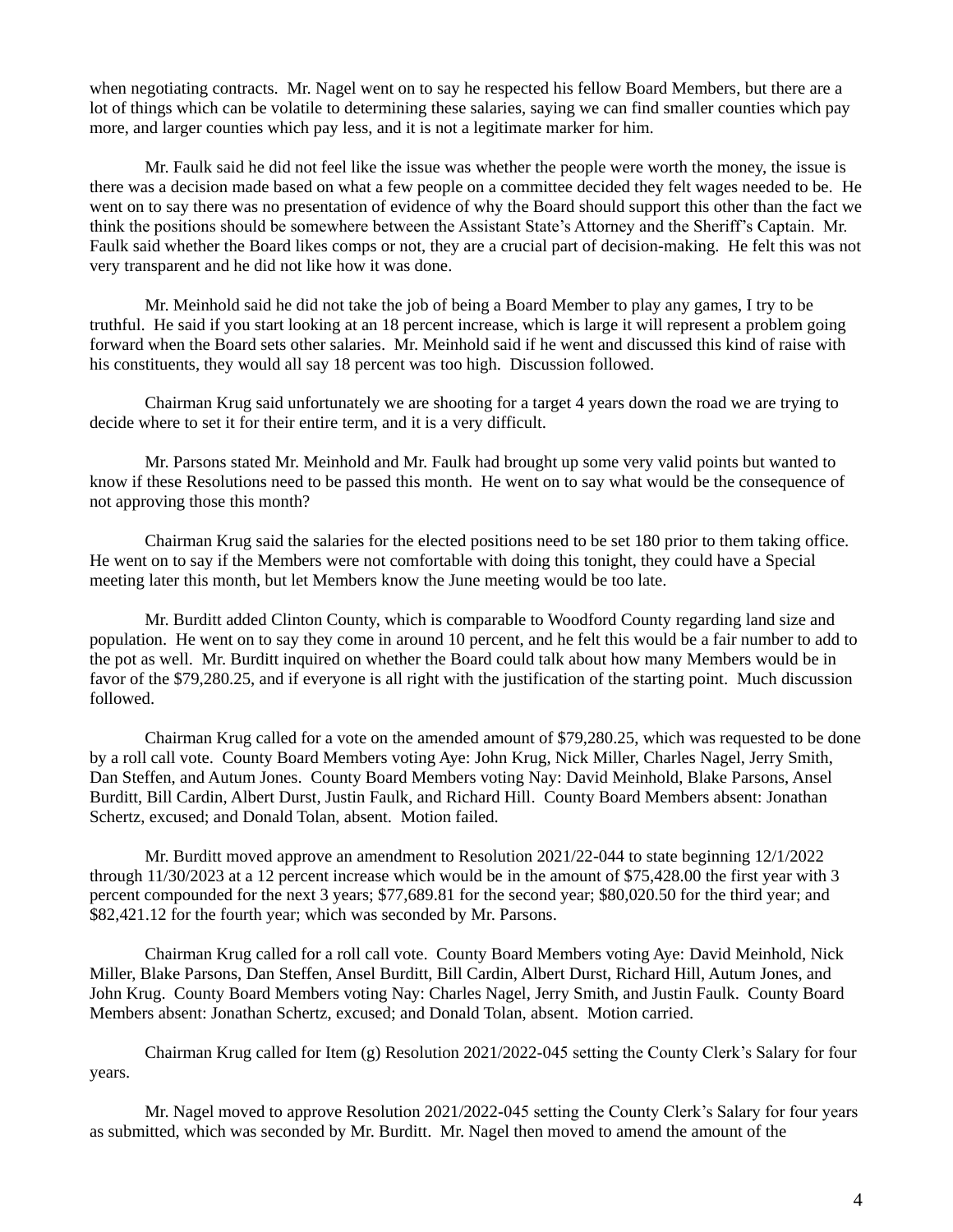Resolution 2021/2022-045 to \$79,280.25 for first year; \$83,244.26 for the second year; \$87,406.47 for the third year; and \$91,776.79 for the fourth year, which was seconded by Mr. Durst.

Chairman Krug called for a vote on the amendment; motion failed.

Mr. Parsons moved to amend the figure on Resolution 2021/2022-045 to reflect the 12 percent increase the first year in the amount of \$75,428.00, with the 3 percent the remaining years \$77,689.81; \$80,020.50; and \$82,421.12; which was seconded by Mr. Hill. Motion carried.

Chairman Krug stated we missed voting on the amendment to the Treasurer's Resolution as last amended; motion carried.

Mr. Nagel moved to approve Item (h) Resolution 2021/2022-046 setting the Circuit Clerk's Salary for four years as submitted, which was seconded by Mr. Durst. Mr. Nagel then moved to amend Resolution 2021/22-046 in the amount of \$79,280.25 for the first year, \$83,244.26 for the second year, \$87,406.47 for the third year; and \$91,776.79 for the fourth year; seconded by Mr. Durst. Motion failed.

Mr. Burditt moved approve an amendment to Resolution 2021/22-046 to state beginning 12/1/2022 through 11/30/2023 at a 12 percent increase which would be in the amount of \$75,428.00 the first year with 3 percent compounded for the next 3 years; \$77,689.81 for the second year; \$80,020.50 for the third year; and \$82,421.12 for the fourth year; which was seconded by Mr. Parsons. Motion carried.

Chairman Krug stated there was nothing to be discussed under New Business, nor would there be any Unfinished Business; and there were no Presentations for the evening.

Chairman Krug then called for the vote to approve the claims Paid in Vacation since the last meeting of the Board. Mr. Hill moved to approve the Claims Paid in Vacation, which was seconded by Mr. Cardin.

Chairman Krug asked if there were any claims to be added, hearing none. Motion carried.

Mr. Burditt presented and read Resolution 2021/2022-053 approving the payment of the Claims, which was seconded by Mr. Steffen.

Chairman Krug called for a roll call vote. County Board Members voting Aye: Nick Miller, Charles Nagel, Blake Parsons, Jerry Smith, Dan Steffen, Ansel Burditt, Bill Cardin, Albert Durst, Justin Faulk, Richard Hill, Autum Jones, John Krug, and David Meinhold. County Board Members voting Nay: None. County Board Members absent: Jonathan Schertz, excused; and Donald Tolan, absent. Motion carried.

The Report of the County Treasurer on Summary of Accounts Report, the Revolving Loan Activity Report for the period ending April 30, 2022, as well as an updated Sales Tax Report. Ms. Andrews said there was also an Annual Extension & Collection Comparison Report which shows the County will be collecting \$79,861,933.68 this tax season which is an increase over last year by \$2,367,737.71. She said just over \$1.5 million of the increase is due to the school districts. Ms. Andrews informed the Board the Real Estate Tax bills were mailed out on April 29<sup>th</sup> and the due dates for this year were June 3<sup>rd</sup> and September 2<sup>nd</sup>; as of the date of the Board meeting the Treasurer has already collected over \$11 million dollars.

Mr. Durst moved to place the Treasurer's reports on file, which motion was seconded by Mr. Hill and was unanimously carried.

Mr. Burditt moved to place the report of Office of County Board on file, which was seconded by Mr. Steffen. Motion carried.

The following communication will be placed on file for the regular meeting of the May 17, 2022, County Board meeting: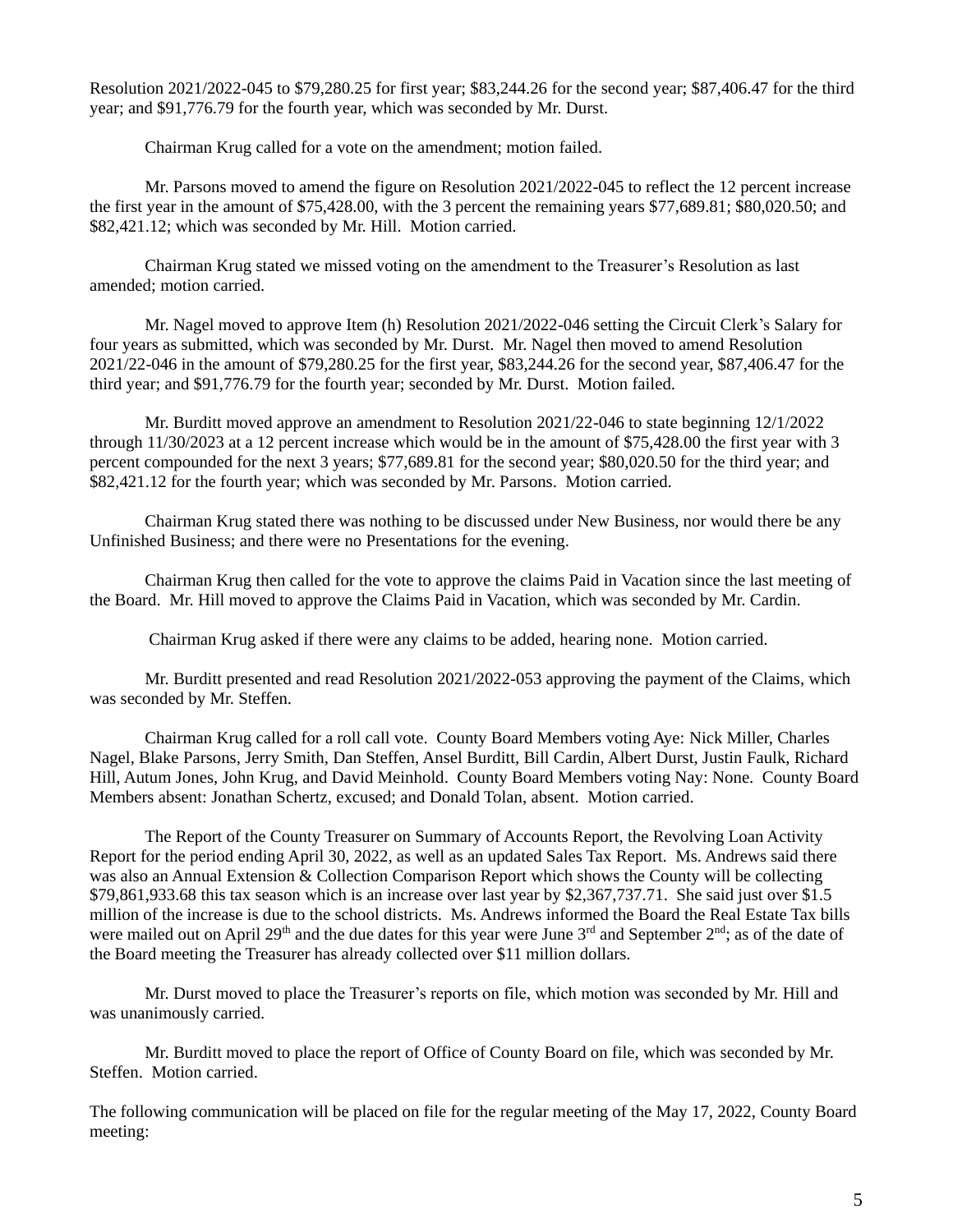- Minutes of the Road and Bridge Committee meetings held April 11, 2022.
- Minutes of the Public Safety Committee Meeting held on April 11, 2022, and Special Meeting April 19, 2022.
- Minutes of the Woodford County Zoning Board of Appeals held March 22, 2022.

 Mrs. Jones moved to place all correspondence on file, which motion was seconded by Mr. Durst and was unanimously carried.

The respective Chairmen gave the reports of each Standing Committee.

Chairwomen Andrews reported for the Health Care Committee (Health Insurance Committee). Chairwoman Andrews reported they did not meet last week. Chairwoman Andrews stated the Premium & Claims Reserve and Health Care Plan Funds has a combined balance as of today of almost \$694,000.00.

Mr. Hill, Chairman of the Road & Bridge Committee, reported they discussed the need for more personnel because an Engineering Tech will soon be retiring and they will be needing to get a replacement for that position. Mr. Hill stated unfortunately they are not getting much response how they did do a check to see if they were offering a competitive wage and it showed they are. Mr. Hill stated they are looking to hire another Civil Engineer reporting Mr. Bob Chervney has been helping for a number of years and now they need to find someone to do what he has been doing. If anyone knows of anyone interested in these positions to please send them their way.

Mrs. Jones, Chairwomen of the County Offices Committee, reported they met right before the County Board Meeting tonight and continued discussion concerning State Holidays. Mrs. Jones stated they plan on bringing a Resolution to the Board next month regarding Election Day but nothing in regards to June teenth.

Mr. Nagel, Chairman of the Finance Committee, reported they did not meet this month.

Mr. Burditt, Chairman of the Public Safety Committee, reported on Animal Control how they are finally getting a good feel for what sort of calls they are getting on a monthly basis how it is a good step in the right direction. Mr. Burditt reported Woodford County EMA received the recertification for the Storm Ready, Thanking EMA Director Kent McCanless. Mr. Burditt stated the Sheriff's office provided them with 4 pages of Courthouse Campus projects and listing of updates how extremely helpful that is to know exactly what they are doing and providing them with those updates.

Mr. Parsons, Chairman of the Conservation Planning and Zoning Committee, reported they did not have a need to meet this month.

Mr. Parsons reported for the Zoning Board of Appeals. Mr. Parsons reported they have 1 petition for the month of March explaining it is a variance for a reduction in a road setback located in Palestine Township in a heavy industrial district how it is an uncontested variance so the ZBA Chairperson will be the sole Hearing Officer.

Chairman Krug called for Public Announcements stating there would be a Benefit on June 11, 2022, for John Schertz, who is the father of Nathan Schertz one of our Board Members.

Chairman Krug stated there would be an Executive Session.

Mr. Nagel moved to go into Executive Session under 5 ILCS 120/2 (c)(1) the appointment, employment, compensation of an employee, which was seconded by Mr. Burditt.

Chairman Krug called for a roll call vote to move into Executive Session. County Board Members voting Aye: Charles Nagel, Blake Parsons, Jerry Smith, Dan Steffen, Ansel Burditt, Bill Carden, Albert Durst,